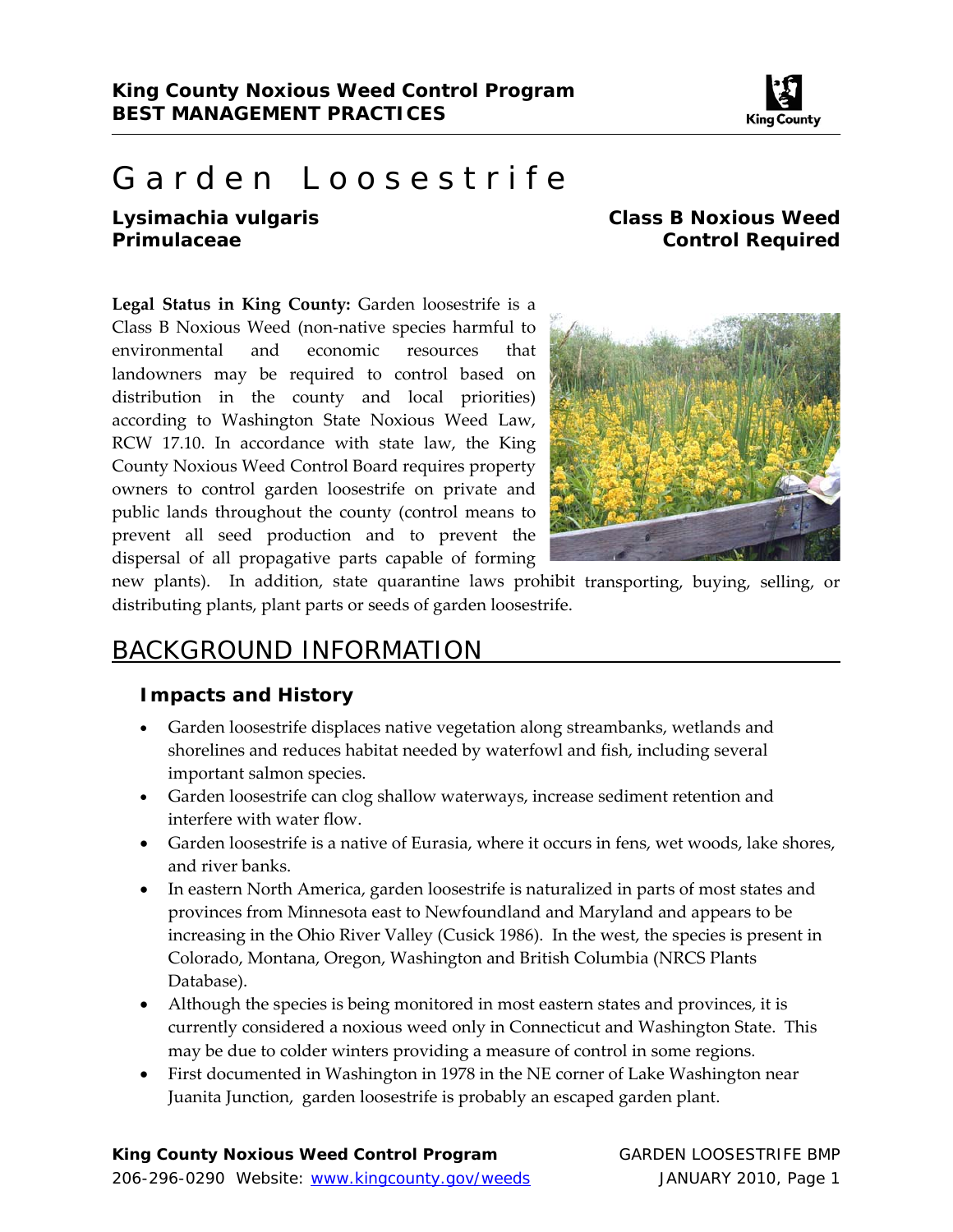In Washington, infestations of garden loosestrife are currently known in King County, Whatcom County, Skagit County, Thurston County and Stevens County.

#### **Description**

- Perennial emergent plant that appears to remain in the vegetative stage for some time prior to blooming. The presence of a flowering specimen generally indicates it has been in an area for some years.
- Flowers are yellow, showy and primrose‐like (5 petals), with the biggest cluster atop the stem and smaller clusters on stalks from the base of the upper leaves. Stamens are red‐ orange. Blooms from July to late August or September.
- Stems are round with soft hairs, occasionally broadly flattened.
- Leaves are 3-5 inches long, ovate, hairy beneath, and irregularly arranged (usually in whorls of 3-4, sometimes opposite), with small orange or black glands on the underside visible with magnification.
- Seed pods are egg-shaped capsules with a few seeds each.
- Can be confused with the less aggressive *Lysimachia punctata* (spotted loosestrife, sometimes also called garden loosestrife), which bears single or small clusters of larger, more star‐shaped flowers in leaf axils only, never in a terminal cluster like *Lysimachia vulgaris*.





Garden loosestrife (*Lysimachia vulgaris*) flowers are in clusters near the top of the stem; petals are somewhat rounded.



Spotted loosestrife (*Lysimachia punctata*) flowers are in leaf axils; petals are more pointed.

#### **Habitat**

- Occurs in freshwater wetlands, fens, wet woods, lakeshores, and river and stream banks.
- Grows on moist or saturated soils.
- Sometimes cultivated as a garden ornamental or used for landscaping purposes.

### **Reproduction and Spread**

Garden loosestrife spreads primarily vegetatively (by rhizomes) and also by seed.

#### **King County Noxious Weed Control Program** GARDEN LOOSESTRIFE BMP 206-296-0290 Website: www.kingcounty.gov/weeds JANUARY 2010, Page 2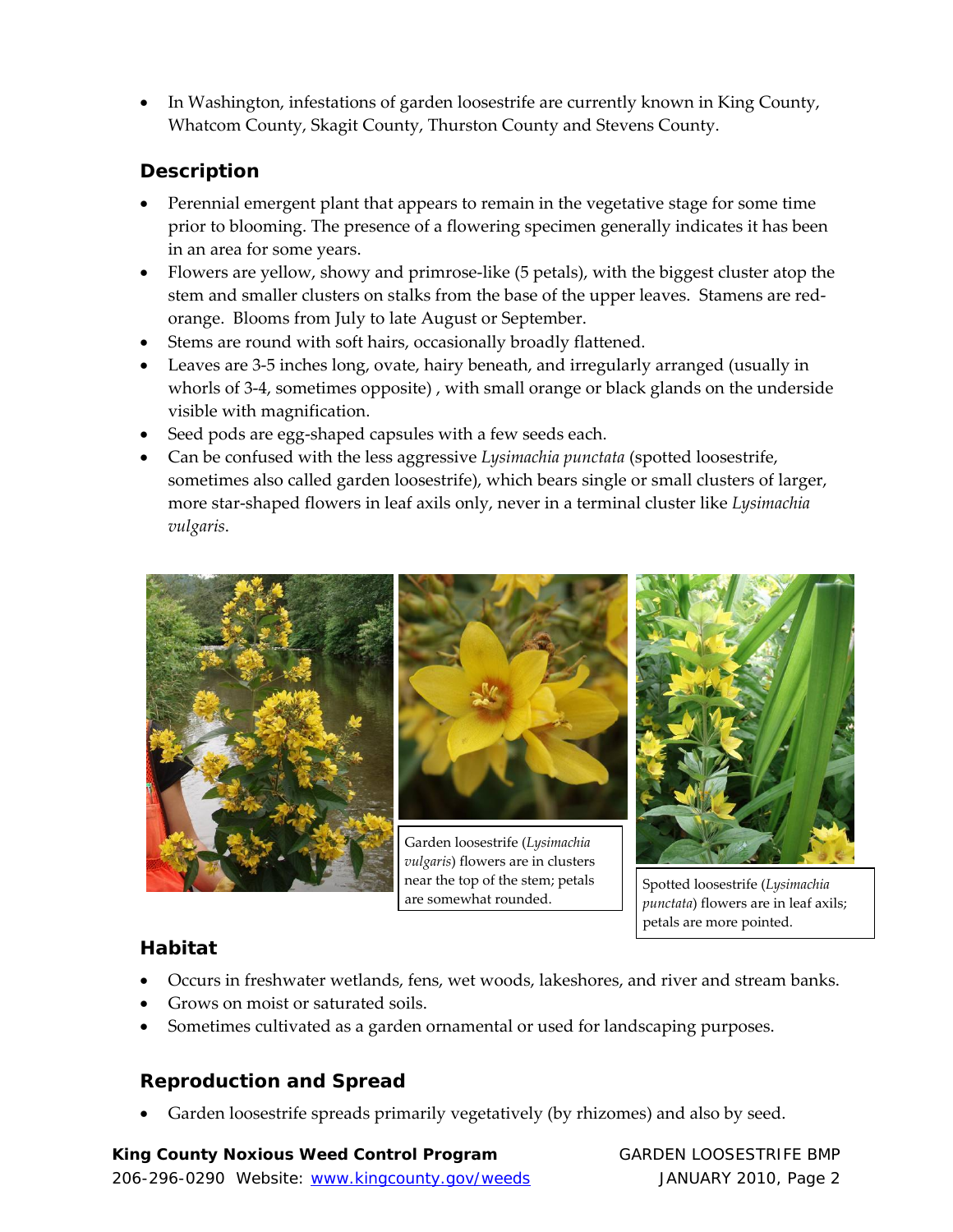- Produces extensive reddish-colored rhizomes that will reach out into the adjacent open water. Rhizomes have been recorded growing up to 15 feet long into the water.
- Seeds can disperse through water and are a secondary source of spread.

#### **Local Distribution**

- Found on lake shores and waterways in several areas of King County.
- Major infestations located on the shorelines of Lakes Washington and Sammamish, and along the Sammamish River.
- Smaller or pioneering infestations are present on Lake Burien, Rutherford Slough, the lower Snoqualmie River, the Raging River and a small number of other locations.

## CONTROL INFORMATION

#### **Integrated Pest Management**

- The preferred approach for weed control is Integrated Pest Management (IPM). IPM involves selecting from a range of possible control methods to match the management requirements of each specific site. The goal is to maximize effective control and to minimize negative environmental, economic and social impacts.
- Use a multifaceted and adaptive approach. Select control methods which reflect the available time, funding, and labor of the participants, the land use goals, and the values of the community and landowners. Management will require dedication over a number of years, and should allow for flexibility in method as appropriate.

### **Planning Considerations**

- Survey area for weeds, set priorities and select best control method(s) for the site conditions and regulatory compliance issues **(refer to the King County Noxious Weed Regulatory Guidelines or local jurisdictions)**.
- Areas vulnerable to erosion (steep slopes or shorelines within the zone of influence of wave action) should not be dug up without erosion-prevention measures in place. Large cleared areas need to be replanted with native or non-invasive vegetation and stabilized against erosion. Infestations in these situations may require more concentrated efforts to control.
- Control practices in critical areas should be selected to minimize soil disturbance or efforts should be taken to mitigate or reduce impacts of disturbance. Any disturbed areas need to be stabilized to control erosion and sediment deposition. Refer to the King County Surface Design Manual for further information about sediment and erosion control practices (call 206-296-6519 or go to http://kingcounty.gov/wlr/Dss/Manual.htm for more information).
- Generally work first in least infested areas, moving towards more heavily infested areas.
- Properly dispose of all parts of the plant (see Disposal Methods section below).
- Small areas of seedlings may be effectively dug up. Isolated plants should be removed, taking care to remove all of the rhizomes, in order to stop them from infesting a larger area.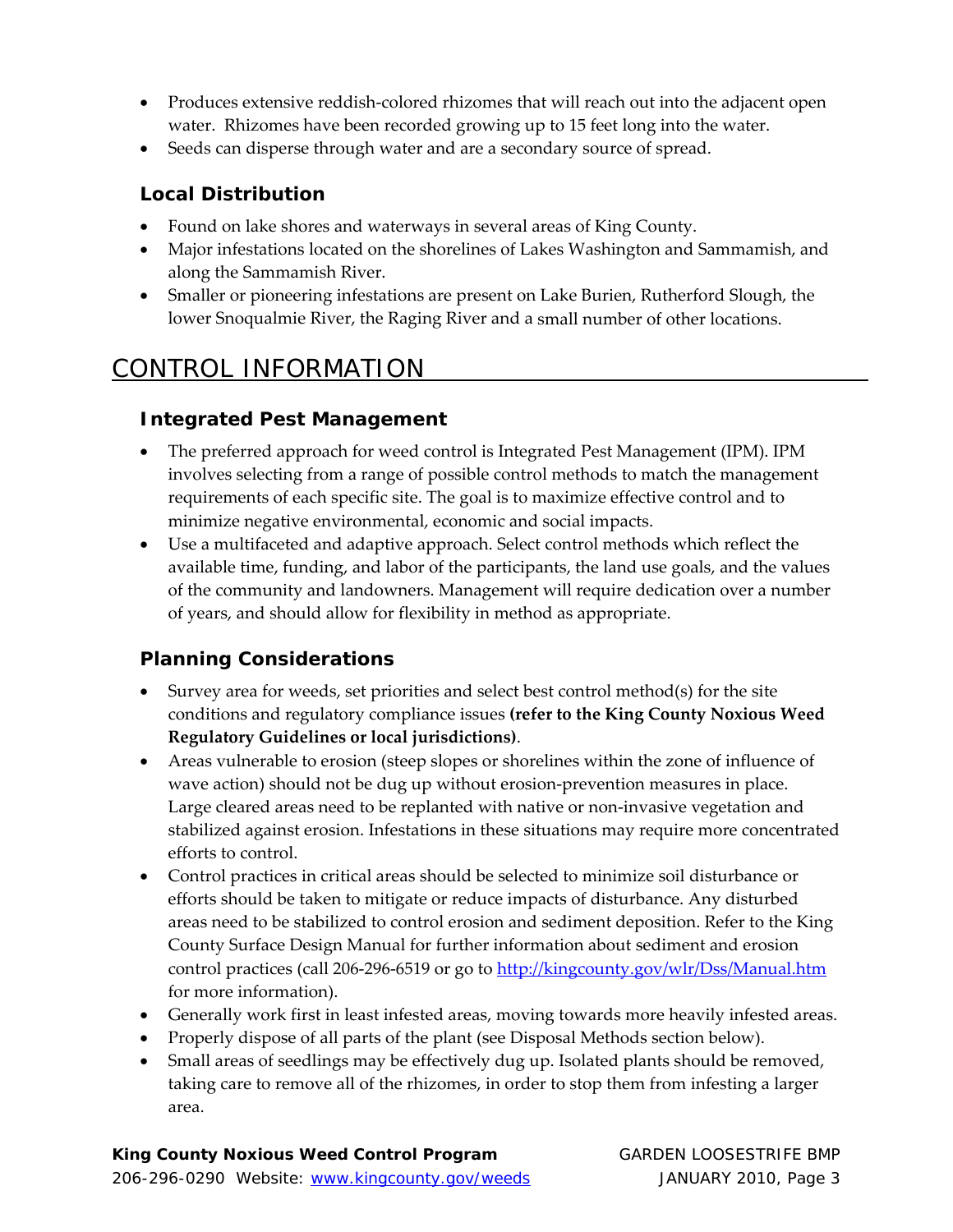- For larger infestations, the strategy will depend on the site. Generally work first in least infested areas, moving towards more heavily infested areas. On rivers and streams, begin at the infestation furthest upriver and work your way downstream.
- Minimize disturbance to avoid creating more opportunities for seed germination.

#### **Early Detection and Prevention**

- Look for new plants. Get a positive plant identification by contacting your local noxious weed control program or extension service.
- Look for plants along river and lake shorelines, wetlands, ditches and wet pastures.
- The best time to survey is in July and August when the plants are in flower, however seedlings may not flower in the first year.
- Look for seedlings starting in June.
- Dig up small isolated patches.
- Prevent plants spreading from existing infestations by cleaning off equipment, boots, clothing and animals that have been in infested areas.
- Don't buy or plant garden loosestrife. According to state quarantine laws it is illegal to buy, sell or offer garden loosestrife or any of its cultivars for sale.

#### **Manual**

- Hand pulling and the use of hand mechanical tools is allowable in unincorporated King County critical areas. Check with the local jurisdiction for regulations in other areas.
- Manual control is feasible for individual plants or small pioneering stands. Carefully dig out as much root and rhizome as possible; this plant doesn't pull well (breaks off from long rhizomes leaving root fragments behind).
- Hand digging is recommended for very young plants not yet established.
- Larger plants from isolated small populations can be dug out from moist upland areas. This may be impractical to impossible when trying to remove hardy, woody roots or extensive rhizome networks in compacted soils. Care should be taken to minimize erosion when digging in saturated soils on shorelines.
- If the plants are in seed, **cut off and bag all seed heads** before removing plants**.** Brush off boots, clothes and animals before leaving the infested area.
- All manual control sites should be monitored for several years for signs of plants growing from rhizomes and from the seed bank.
- **DISPOSAL:** Garden loosestrife seed heads, plant parts and roots must be bagged, removed from the site, and discarded in the trash or taken to a transfer station. **Do not compost or place in yard waste.**

#### **Mechanical**

- Removal of garden loosestrife with hand held mechanical tools is allowable in critical areas and their buffers within unincorporated King County. Check with the local jurisdiction for regulations in other areas.
- In unincorporated King County, riding mowers and light mechanical cultivating equipment may be used in critical areas if conducted in accordance with an approved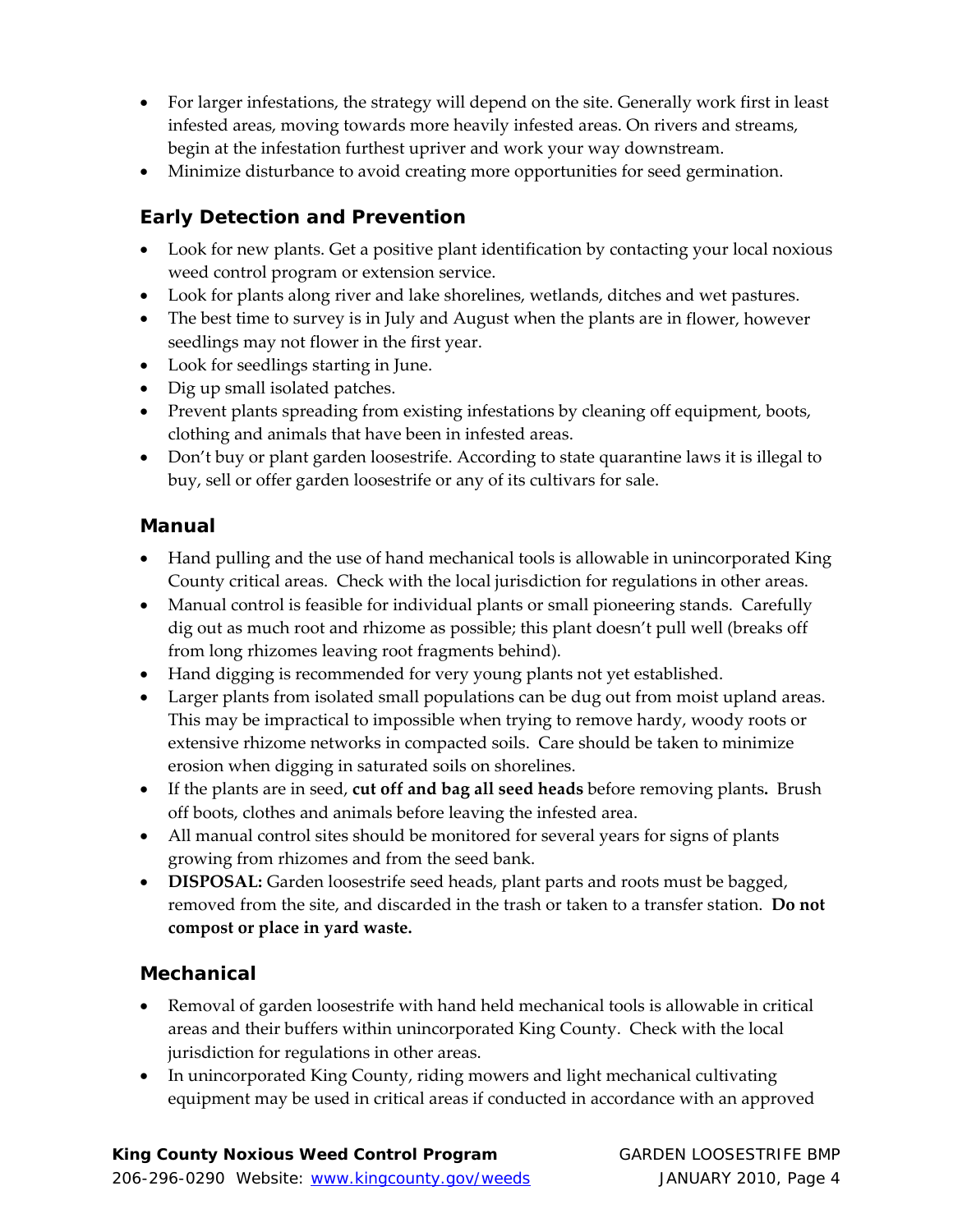forest management plan, farm management plan, or rural management plan, or if prescribed by the King County Noxious Weed Control Program.

- Repeated mowing may keep garden loosestrife contained and slow dispersal by seed, but won't kill the plants or prevent spread by rhizomes. Plant fragments will root if left behind, so if care is not taken to remove all plant fragments, mowing may also facilitate spread rather than control.
- Cutting alone is not a control option for garden loosestrife. New plants will grow from the rhizomes.
- Sheet mulching or covering using black plastic, landscape fabric, or cardboard and six inches of mulch is an interim option for dense seedling infestations. It does not kill the roots of mature plants, but it does slow down growth and seed dispersal. The covering must extend several feet beyond the edges of the infestation and be weighted so the plants cannot push it up. The edges of the covered area must be monitored for plants coming up from rhizomes extending beyond the sheet. Covering materials should also be monitored for damage or gaps and repaired or re-installed as needed.

#### **Chemical**

- **Precautions:**
	- o Herbicides should only be applied at the rates and for the site conditions and/or land usage specified on the label of the product being used. **Follow all label directions**.
	- o For herbicide use in critical areas and their buffers, certain restrictions apply depending on the site and jurisdiction. In unincorporated King County, refer to the **King County Noxious Weed Regulatory Guidelines** for a summary of current restrictions and regulatory compliance issues. Elsewhere, check with the local jurisdiction.
	- o For your personal safety, at a minimum wear gloves, long sleeves, long pants, closed toe shoes, and appropriate eye protection. Follow label directions for any additional personal protection equipment needed.
	- o Aquatic formulations of herbicides are not available for sale over the counter to anyone without an aquatic pesticide license. **NEVER apply non‐aquatic herbicide formulations to water since many include ingredients toxic to aquatic organisms**.
- For control of large infestations, herbicide use may be necessary. Infested areas should not be mowed until after the herbicide has had a chance to work, which may take several weeks.
- For several years following treatment, monitor areas for new plants germinating from the seed bank. In some cases several years of treatment may be necessary.
- When treating an area intermixed with native monocots (cattails, grasses, sedges, etc), we recommend using a selective herbicide. The monocots will not be harmed by the herbicide and will be able to help suppress new plants emerging from the seed bank.

### **Specific Herbicide Information**

**Glyphosate** (e.g. Rodeo® or AquaMaster®): Apply to actively growing plants at full to late flowering stage. Application to pre-flowering plants or seedlings may also be effective, but unless the extent of the infestation is well known, plants can be difficult to locate when not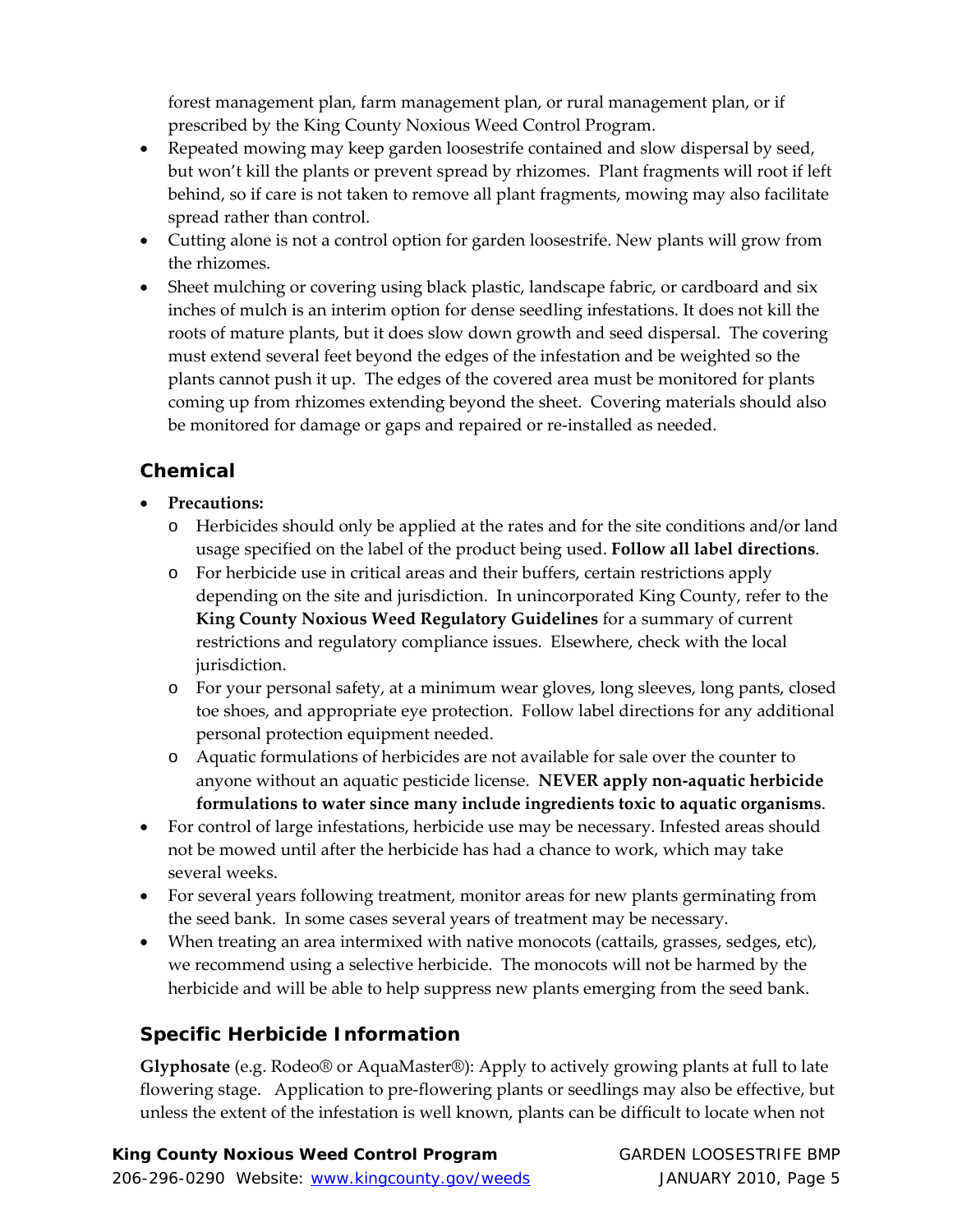in flower. Apply to foliage but avoid runoff. Caution: Glyphosate is non-selective and it will injure or kill other vegetation contacted by the spray including grasses, cattails and other monocots.

**Imazapyr** (Habitat®): Apply to actively growing foliage. Caution: Imazapyr is non-selective: it will injure or kill other vegetation contacted by the spray including grasses, cattails and other monocots.

**Triclopyr** (Garlon 3A® and Renovate 3®). Apply when plants are in the mid to full‐bloom stage. Application to pre‐flowering plants or seedlings may also be effective, but unless the extent of the infestation is well known, plants can be difficult to locate when not in flower. Triclopyr is a selective herbicide and will kill only dicots. It will not harm monocots such as grasses, sedges, cattails and many native aquatic plants.

All the above listed herbicides require the addition of an approved surfactant. Follow label directions for selecting the correct type of surfactant. Be sure that the selected surfactant is approved for aquatic use in Washington State.

The mention of a specific product brand name in this document is not, and should not be construed as *an endorsement or as a recommendation for the use of that product.* Chemical control options may differ for private, commercial and government agency users. **For questions about herbicide use, contact the King County Noxious Weed Control Program at 206‐296‐0290.** 

#### **Biological**

 No biological control agents are presently known. No research is currently being conducted.

## SUMMARY OF BEST MANAGEMENT PRACTICES

#### **Small Infestations in Native and/or Desirable Vegetation**

- Hand digging is recommended for very young plants not yet established, when vegetative spread is less likely to occur.
- Larger plants from isolated small populations can be dug out from moist upland areas. This may be impractical to impossible when trying to remove hardy, woody roots in compacted soils. Care should be taken to minimize erosion when digging in saturated soils on shorelines.
- If the plants are in seed, **cut off and bag all seed heads.** It is very difficult to remove the plants without dispersing the seeds.
- Replace any divots created when removing the plants to lessen the amount of disturbed soil.
- If manual control is not possible due to site conditions or available labor, apply appropriate herbicide with wick wiper or spot spray to minimize off target injury.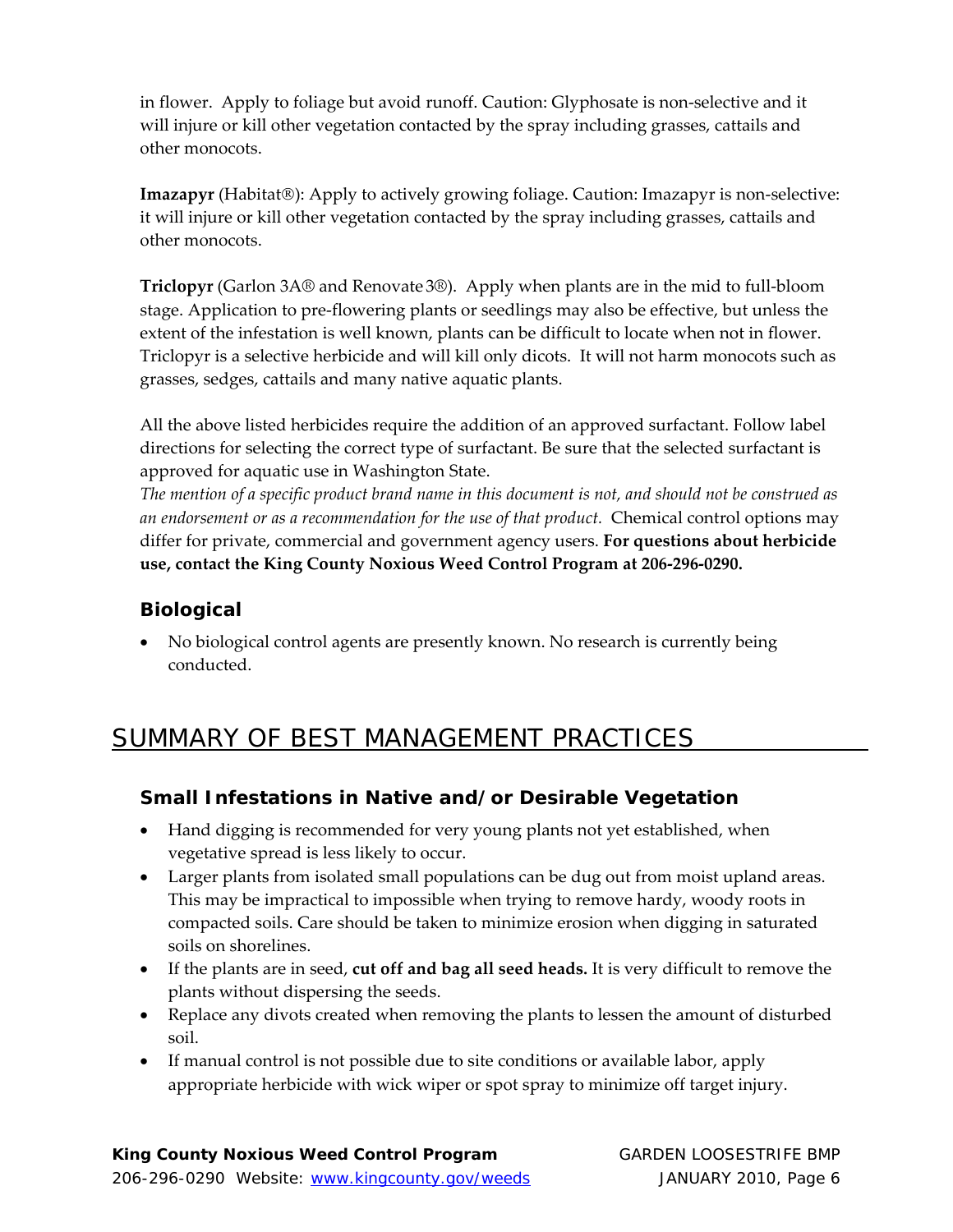If using an herbicide in an area that has desirable monocots, use a selective herbicide to avoid injury to those plants.

#### **Large Infestations in Areas with Monocots**

- Cutting alone is not a control option for garden loosestrife. New plants will develop from rhizomes.
- Sheet mulching using black plastic, landscape fabric, or cardboard and six inches of mulch is an interim option for dense seedling infestations. It does not kill the roots of mature plants, but it does slow down growth and seed dispersal. This method is also non‐selective.
- If an area has desirable monocots present, use a selective herbicide and encourage the growth of the monocots.

### **Control on Shorelines**

- Additional permits may be required for control of infestations in riparian areas. See Noxious Weed Regulatory Guidelines for more information.
- When large areas of weeds are removed, the cleared area needs to be replanted with native or non‐invasive vegetation and stabilized against erosion. Refer to the King County Surface Design Manual for further information about sediment and erosion control practices (call 206-296-6519 or go to http://kingcounty.gov/wlr/Dss/Manual.htm for more information).
- Survey area and document extent of infestation.
- Focus on manual removal for small infestations if possible.
- When removing vegetation on shorelines (by lakes, streams and wetlands) use barriers to prevent sediment and vegetative debris from entering the water system.
- Cutting or mowing will not control garden loosestrife but it can serve in the interim until more effective control measures can be utilized.
- For larger areas where herbicide use is warranted, spray using low pressure and large droplet size to reduce drift. If herbicide could potentially drift into the water or a wetland area, use only approved aquatic herbicides and surfactants after obtaining the necessary permits.
- When large areas of weeds are removed, the cleared area needs to be replanted with native or non‐invasive vegetation to prevent re‐invasion by weeds and stabilized against erosion.
- Infested areas will need to be monitored for several years to control plants growing from root fragments and germinating from the extensive seed bank.

## **Control along Road Rights-of-Way**

- Hand dig small infestations if possible.
- Spot spray larger infestations. Use a selective broadleaf herbicide in areas with desirable monocots such as grasses, sedges or cattails; if controlled with a non-selective herbicide, re‐seed after control is completed.